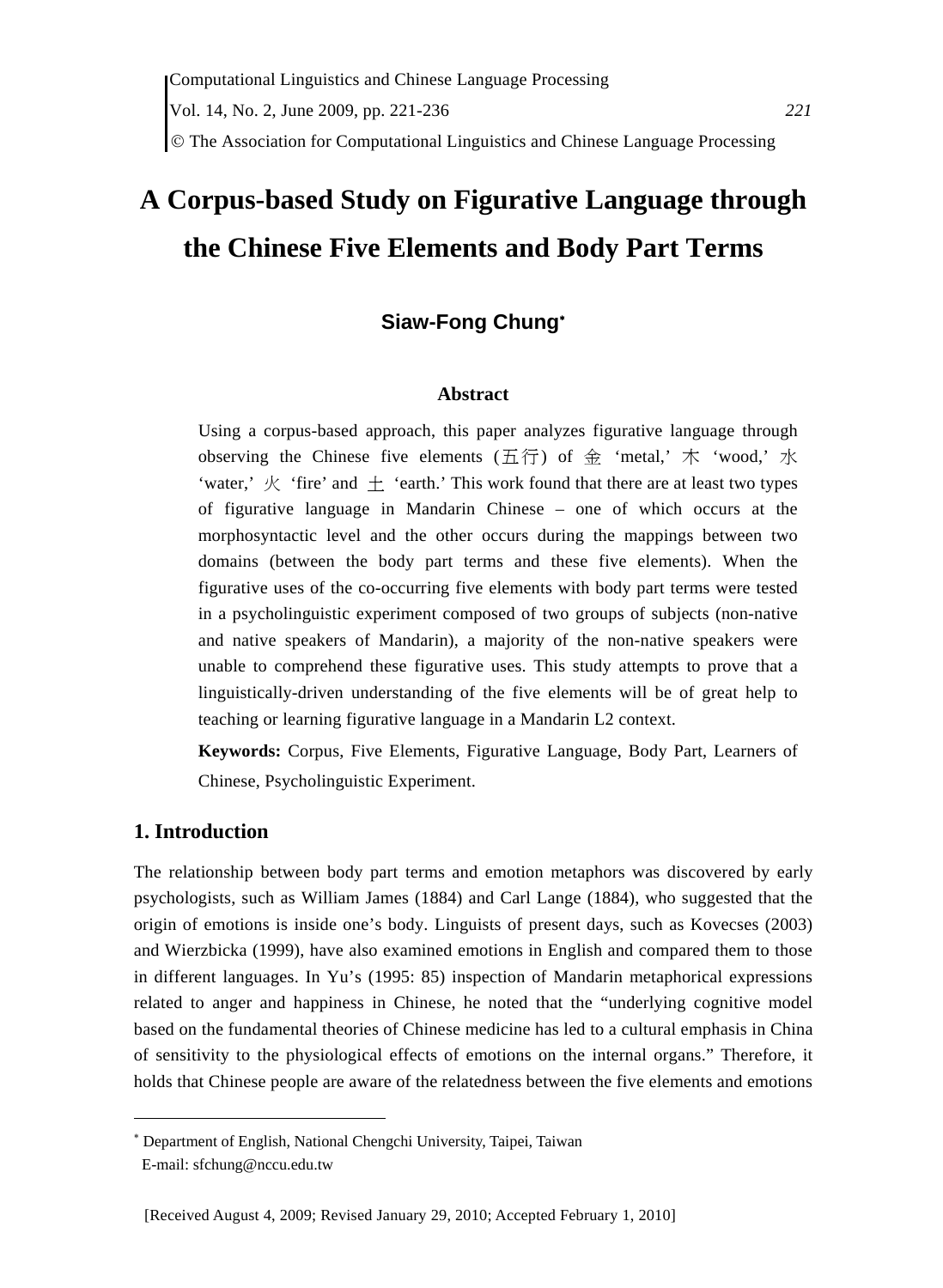in Chinese. Our current study is different from Yu's by addressing the following questions.

- (1) (a) What are the distributional patterns of the Chinese five elements in corpora data?
	- (b) To what extent will a corpus-based method help to extract figurative language containing the Chinese five elements?
	- (c) How will a linguistic analysis contribute to the understanding of figurative language by learners of Mandarin as a second language?

In addition to extracting figurative language, our work aims to explain how a corpus-based method can be used to assist teaching and learning. We intend to see the extent to which corpora and collocational understanding help in extracting these figurative patterns and how these patterns can be applied to teaching and learning of Mandarin to foreigners.

## **2. The Chinese Five Elements (**五行**)**

Traditional Chinese medicine believes that the five elements also control one's internal body – they "are said to vanquish one another and to produce one another" (Veith, 2002: 19). These elements are also reckoned by philosophers to be phenomena that rule nature. Table 1 provides these resonances (of mapping), according to traditional Chinese beliefs.

From Table 1, it can be seen that the five elements are related to emotions (last column of Table 1) and to body parts (shaded).

| 厌<br>み<br>-- |             |                    |           |                           |                 | エ仁  | 體       |           |        |         |         |  |
|--------------|-------------|--------------------|-----------|---------------------------|-----------------|-----|---------|-----------|--------|---------|---------|--|
|              | 候<br>⇐<br>冞 | 遜<br>▭<br>展ì<br>淌桿 | 7         | 1—<br>. н <del>ж</del>    | 時<br>$\tilde{}$ | ۰   | 臟       | н.<br>ŊŊ. |        | 體<br>π  | 情<br>心  |  |
| 東<br>イト      | 風           |                    | 青         | 酸                         | 春               |     | דח      | 膽         |        | 筋       | 怒       |  |
| 韵            | 显<br>奆      | ≡<br>౹ᆓ            | —<br>小    | 士<br>甴                    | 夏               |     |         | 腸         |        | 脈<br>IЩ | 喜       |  |
|              | 滷           |                    | 黃         |                           | 夏<br>ᄐ<br>⊢     |     | 脾       | Ħ<br>═    |        | ĦП<br>内 | 思       |  |
| म्प्र        | 燥           | $\sim$             |           | $\overline{a}$<br>$\cdot$ |                 | ٦Z. | 吐土<br>肝 | 腸         | 畠      |         | 크는<br>心 |  |
|              | 寒           | 藏                  | 里<br>7111 | 鹹                         | ↔               |     | 腎       | 膀胱        | $\sim$ | 骨       | ᇽ       |  |

*Table 1. Five element resonances* 

Hicks, Hicks, and Mole (2004: 28) said that, in Chinese, "emotions create movement and disturbance in a person's *qi*." Yu (1995: 81) has also commented that "[w]herever *qi* is locally impeded, it will affect the circulation of blood and local pain may occur as a result of increased internal pressure in that area" and "[t]his may point to the reason why *qi* is one of the basic words for the emotion of anger." From here, one can see how the Chinese relate emotions to the five elements (Table 1) and to body parts. Yet, despite the traditional beliefs about the five elements and body part terms, we found that the denotation of body parts and emotions may sometimes not be in accordance with our linguistic knowledge, except for some that we can immediately relate based on physiological knowledge. While the connectivity of some pairings (such as that between  $\overline{X}$  'fire' (heat) and  $\overline{V}$  'heart;' as well as  $\overline{X}$  'water'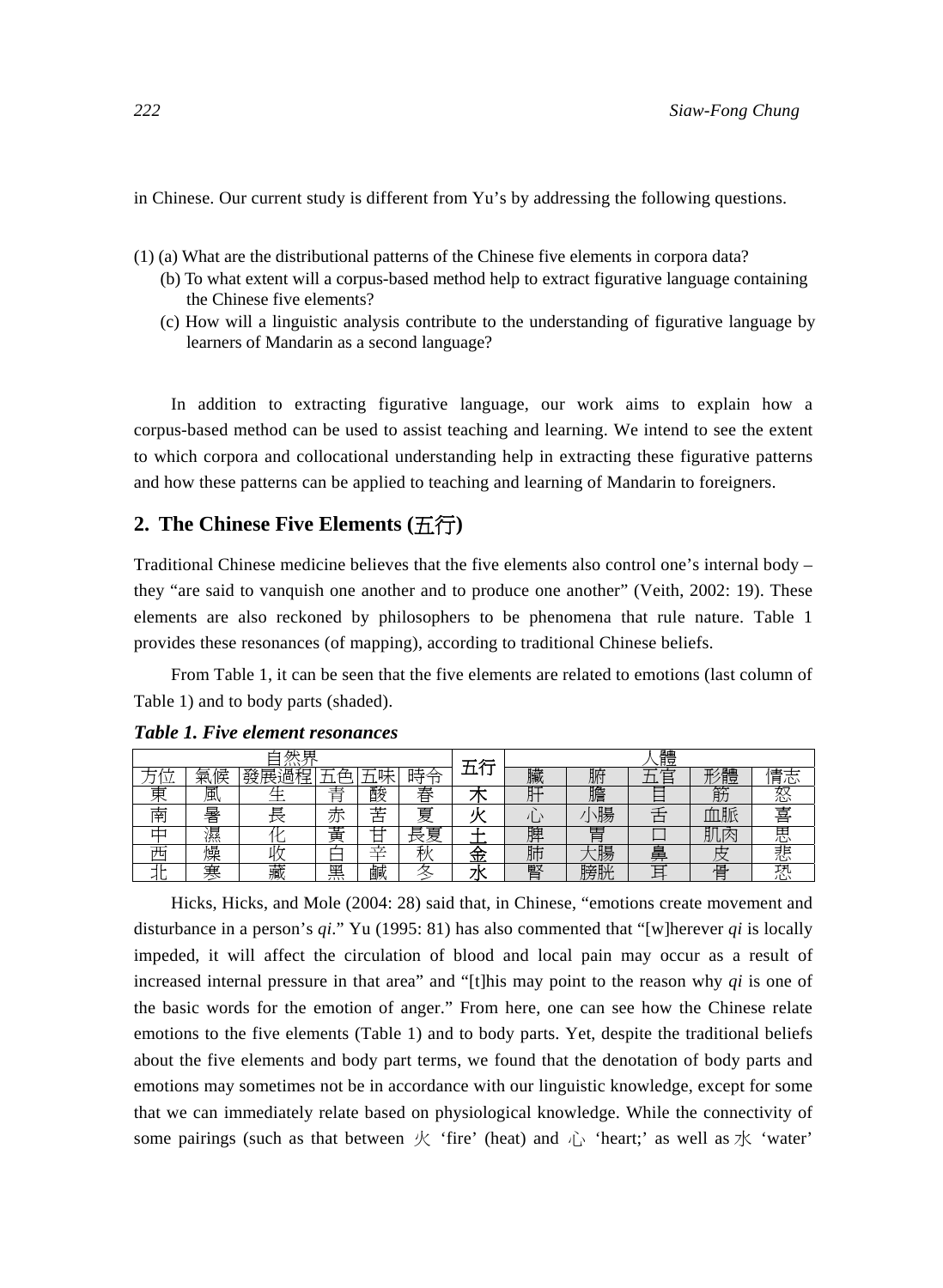and 膀胱 'bladder') can be easily explained, many others, such as the combinations of 腎 'kidney' and 水 'water,' as well as 肺 'lung' and 金 'metal,' are not entirely linguistically-driven. Chinese speakers, however, do not seem to find this a problem – that is, they can use  $H \rightarrow \infty$  'stomach' and  $\pi$  'water' on the one hand and believe that  $H \rightarrow \infty$ 'kidney' and  $\pi$  'water' are closely related on the other. This discrepancy between world versus linguistic knowledge may be confusing to a learner of Mandarin. Therefore, we hope to provide some insights to explain these apparent 'discrepancies' from a linguistic perspective, further supported by empirical data from corpora and a psycholinguistic experiment<sup>1</sup>. It is also through a metaphor framework (Lakoff & Johnson, 1980; Lakoff, 1999) that we hope to explain the mapped meanings of these five elements when they appear as physical entities (of metal, wood, water, fire, and earth) and as abstract elements.

This study claims that collocational data from corpora can be utilized to raise awareness amongst foreign learners of Mandarin so that patterns in the target language can be recognized. These patterns may cause difficulty for learners both at word formation and at sentential levels. For example, some non-existent associations in English ( $e.g.,$   $\mathbb{H}$  'liver' with  $\mathcal{K}$  'fire' to mean 'irascibility') can be better explained with corpora data<sup>2</sup>. By providing quantitative data, our research can shed light on the differing conceptualizations a foreign learner of Mandarin may need to overcome. The following expresses the methodology used in this work.

#### **3. Methodology and Results for Corpora Analyses**

All single- (*e.g.*,  $\overline{K}$  'fire') and multiple- (*e.g.*,  $\overline{H} \overline{K}$  liver-fire') character expressions containing the five elements were extracted from the Academia Sinica Balanced Corpus of Modern Chinese (hereafter Sinica Corpus), shown in Table 2. From Table 2, a total of 25,079 instances were found containing these five elements either as single-character expressions (Column 4) or in multiple-character morphemes (Column 6). Among these,  $\not\preceq$  'water' constitutes the biggest proportion, with about 40% of the total number of instances. This may be due to the fact that water has a wide applications of functions – to drink, to wash, to flow, to move, to flood, *etc*., not mentioning its possibilities of combination with different morphemes ranging from aquatic-related attributes (*e.g*., 水田 'paddy field' and 水產

 $<sup>1</sup>$  This observation was made based on the resonances in Table 1 versus the linguistic data observed.</sup> This did not include other relations amongst the elements such as the 克 'control' cycle, which may explain some conflict between elements.

<sup>&</sup>lt;sup>2</sup> Nevertheless, there may also be another level of metaphoricity because  $\#K$  'liver-fire' can mean both 'bodily heat' and 'irascibility' (in addition to the mapping between a body part term  $(\mathbb{H}^{\text{t}}$  'liver') and the fire element  $(\mathcal{K}^{\text{\'et}}$ rie')). These different levels of mappings, however, are not the focus of the current work. Figurative language was identified and accumulated once a metaphorical meaning was detected (regardless of the level of mappings involved).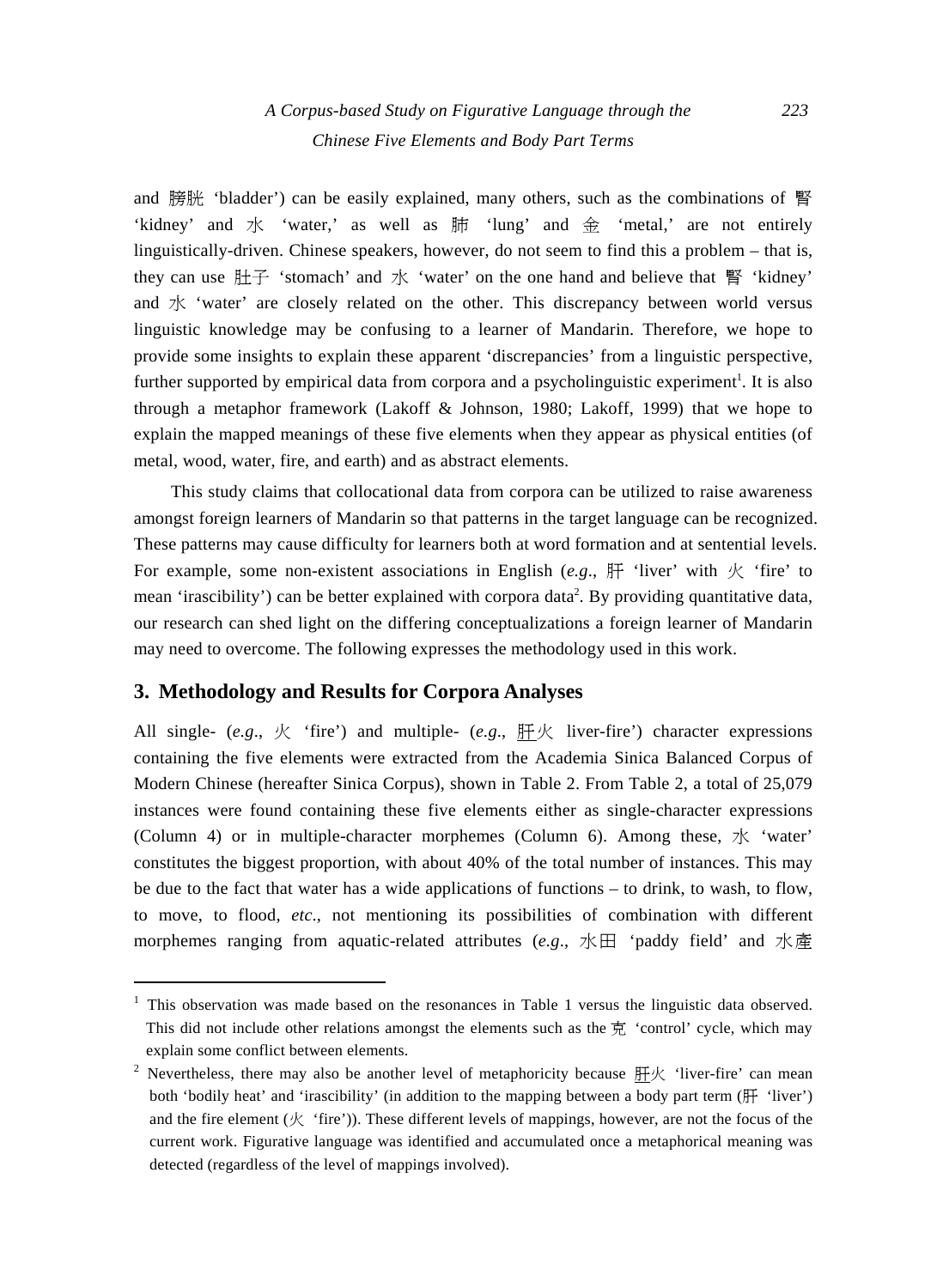'aquatic products') to watery (水水 'juicy') and to other instrumental meanings (*e.g*., 水貨 'smuggled goods'). As one can see,  $\pm$  'earth' constitutes the lowest percentage, with only about 8% of the total instances, suggesting that it perhaps has less frequent applications or may appear in limited, usually soil-related, contexts. The second highest,  $\hat{\oplus}$  'metal' (28%), often denotes finance-related terms (金融/基金/資金) and all types of metals (金屬).

| <b>Elements</b>              | <b>Total Instances</b> | $\frac{6}{6}$ | <b>Single Character</b> | $\frac{0}{0}$ | <b>Morphemes</b> | $\frac{6}{9}$ |
|------------------------------|------------------------|---------------|-------------------------|---------------|------------------|---------------|
| $\Leftrightarrow$ Metal      | 6.997                  | 27.90         | 230                     | 3.29          | 6.767            | 96.71         |
| 木 Wood                       | 3,463                  | 13.81         | 80                      | 2.31          | 3,383            | 97.69         |
| 水 Water                      | 9.999                  | 39.87         | 1.436                   | 14.36         | 8,563            | 85.64         |
| $\frac{1}{\mathcal{K}}$ Fire | 2,709                  | 10.80         | 246                     | 9.08          | 2,463            | 90.92         |
| $+$ Earth                    | 1.911                  | 7.62          | 149                     | 7.80          | 1,762            | 92.20         |
| <b>Total</b>                 | 25,079                 | 100.00        | 2.141                   | 8.54          | 22,938           | 91.46         |

*Table 2. Number of instances from Sinica Corpus* 

On the right of Table 2, we can see that, for  $\pi$  'water,' about 14% of its instances appear as a single character and this constitutes the highest percentage among all five elements. The other four elements appear as single-character expressions in no more than 9% of their respective total hits. In addition, we found that  $\dagger \times$  'wood' rarely appears on its own (2.3%). In order to see the word combinations formed by the five elements, analysis of their positions in an expression was carried out (Table 3).

|                         | <b>Two-charactered</b>             |         |                                   |     | <b>Three-charactered Expressions</b> |                          |               |                                                              |          |                                                 |              |               |
|-------------------------|------------------------------------|---------|-----------------------------------|-----|--------------------------------------|--------------------------|---------------|--------------------------------------------------------------|----------|-------------------------------------------------|--------------|---------------|
|                         | <b>Expressions</b>                 |         |                                   |     |                                      |                          |               |                                                              |          |                                                 |              |               |
| Five                    | <b>Initial</b>                     |         | Final                             |     | <b>Initial</b>                       |                          | <b>Medial</b> |                                                              | Final    |                                                 |              |               |
| Elements                | E?                                 |         | ?E                                |     | E??                                  |                          | ?E?           |                                                              | ??E      |                                                 | <b>Total</b> | $\frac{6}{9}$ |
| (E)                     | $(e.g., \triangleq)$ 錢<br>'money') |         | $(e.g., \# \hat{\pm})$<br>'gold') |     |                                      | (e.g., 金字塔<br>'pyramid') |               | $(e.g., \pm \hat{\pm} \hat{\pm} \hat{\pm})$<br>'foundation') |          | $(e.g., \frac{16.06}{12.06})$<br>'scholarship') |              |               |
|                         | Tk.                                | Tv.     | Tk.                               | Tv. | Tk.                                  | Ty.                      | Tk.           | Tv.                                                          | Tk.      | Ty.                                             |              |               |
| $\Leftrightarrow$ Metal | 2,225                              | 146     | 1.819                             | 73  | 748                                  | 200                      | 1.110         | 175                                                          | 506      | 75                                              | 6.408        | 30.69         |
| $\pi$ Wood              | 760                                | 99      | 502                               | 61  | 119                                  | 43                       | 210           | 67                                                           | 113      | 49                                              | 1.704        | 8.16          |
| 水 Water                 | 3.209                              | 178     | 2,594                             | 154 | 480                                  | 137                      | 788           | 225                                                          | 227      | 66                                              | 7,298        | 34.96         |
| $\mathcal{R}$ Fire      | 1.029                              | 70      | 818                               | 83  | 227                                  | 45                       | 185           | 58                                                           | 9        | 7                                               | 2,268        | 10.86         |
| $+$ Earth               | 1.710                              | 65      | 1.105                             | 63  | 155                                  | 44                       | 142           | 30                                                           | 20<br>88 |                                                 | 3.200        | 15.33         |
| <b>Total</b>            | 8.933                              | $N/A^3$ | 6,838                             | N/A | 1729                                 | N/A                      | 2.435         | N/A                                                          | 943      |                                                 | $N/A$ 20,878 | 100.00        |

*Table 3. The five elements as morphemes in the Sinica Corpus* 

In Table 3, the use of the five elements in expressions with two- to three- characters is shown. The number of tokens (Tk.) refers to the instances found, including repeated ones. The number of types (Ty.) refers to the number of varied forms found. From Table 3, we can see

<sup>&</sup>lt;sup>3</sup> The symbol '?' refers to any Chinese character appearing before and/or after the five elements. 'N/A' because it is uncommon to add up the different types from different elements. The total in Table 3 does not add up to the total hits in Table 2 because we only considered up to three characters.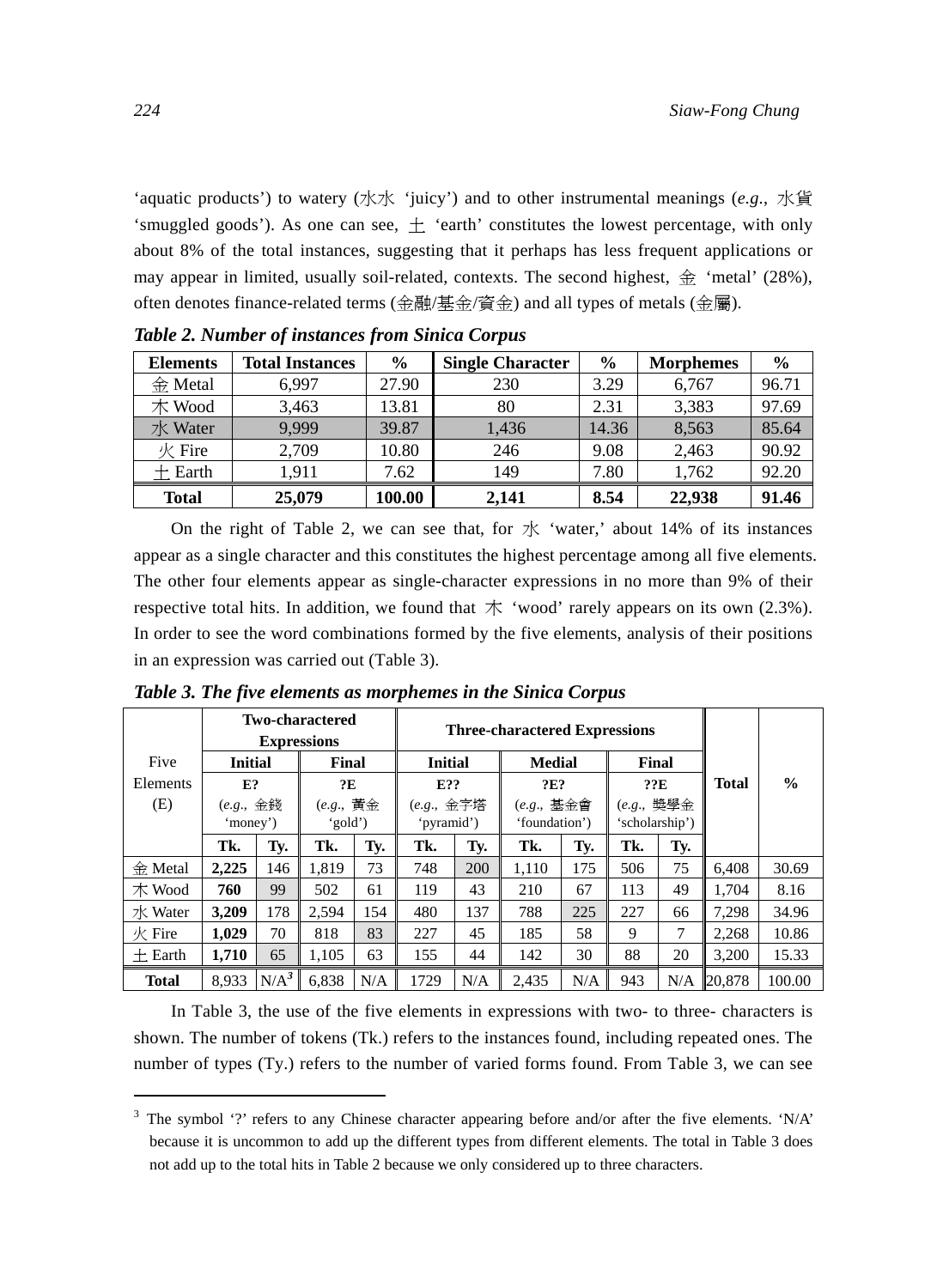that, in terms of tokens, all of the five elements appear consistently at the initial position of two-character expressions (in bold). (Note that comparisons can be made only within each element since different elements are shown to have different overall frequency in the corpus.)

In terms of types, the highest numbers of types within each element are shaded. We found that  $\hat{\pm}$  'metal,'  $\uparrow$  'wood,' and  $\pm$  'earth' appear with more varied forms at the initial position of the expressions (as in 金牛座 'Taurus,' 木板 'plank' and 土地 'ground')<sup>4</sup>. On the other hand,  $\mathcal{K}$  'fire' appears most often in the final position of two-character expressions such as in 香火 'burning joss stick' and 烈火 'raging fire.' 水 'water' appears most often in the medial position of three-character expressions (*e.g*., 淡水魚 'freshwater fish' and 排水管 'a drain'). In addition,  $\overline{X}$  'fire' seldom appears in the final position in three-character expressions, except in names (*e.g*., 陳樹火 'Chen Shu-Huo'). In fact, all of the nine instances for '??E' are proper nouns of human names. The analysis in Table 3 will help predict the behavior of the five elements in word formation. A corpus-based study like this can display linguistic phenomena that we seldom notice in daily use. In addition, we also found that, while some of the words retain the physical meanings of the five elements (*e.g*., 木箱 'wooden chest' and 木材 'lumber'), some show meaning extensions to denote more figurative use such that in  $\mathcal{H}$  istandard.' As for  $\pm$  'earth,' it seems to have different meanings, including soil (紅土 reddish earth), territory (國土 territory), local (土狗 Formosan/local dog), and not fashionable (老土 old-fashioned).

In addition, in order to observe whether or not these five elements also co-occur with body part terms and how they pattern in the corpus, we first selected a list of body part terms as our reference list (given in Table 4).

| <b>Body</b> | <b>Gloss</b> | Body     | Gloss | Body  | Gloss  | <b>Body</b> | <b>Gloss</b> | Body  | <b>Gloss</b> |
|-------------|--------------|----------|-------|-------|--------|-------------|--------------|-------|--------------|
| Parts       |              | Parts    |       | Parts |        | Parts       |              | Parts |              |
| 皮           | skin         | 嘴/口      | mouth | 手     | hand   | 背           | back         | 毛⁄頭   | hair         |
| 指甲          | fingernail   | 耳(朵)     | ear   | 舌(頭)  | tongue | 心(臟)        | heart        | (髮)   |              |
| 眼(睛)        | eye          | 牙<br>(齒) | teeth | 頭/臉/面 | head   | 胸(膛)        | breast       | 腹部/   | belly        |
| 腸           | intestines   | 頸/脖子     | neck  | 鼻(子)  | nose   | 骨骼          | skeleton     | 肚子/   |              |
| 血           | blood        | 膝        | knee  | 身     | body   | 肝           | liver        | 胃     |              |
| 骨           | bone         | 肉        | flesh | 腿/腳   | leg    | 足           | foot         |       |              |

*Table 4. List of body parts (translated from the English Swadesh list)* 

We took the English body part terms from the Swadesh list (Swadesh, 1971) because this list constitutes the basic concepts which are claimed to exist in various languages. The Chinese translations were borrowed from the annotations by a research group at Academia

<sup>&</sup>lt;sup>4</sup> Note that, at this stage, we did not distinguish the literal from the figurative use since distinguishing the figurative from the literal at the morphological level may sometimes introduce extraneous problems. Furthermore, existence of proper names (*e.g*., 鄭木金, 黃木添, 彭木城, 鍾木郎, *etc*.) may affect the overall results.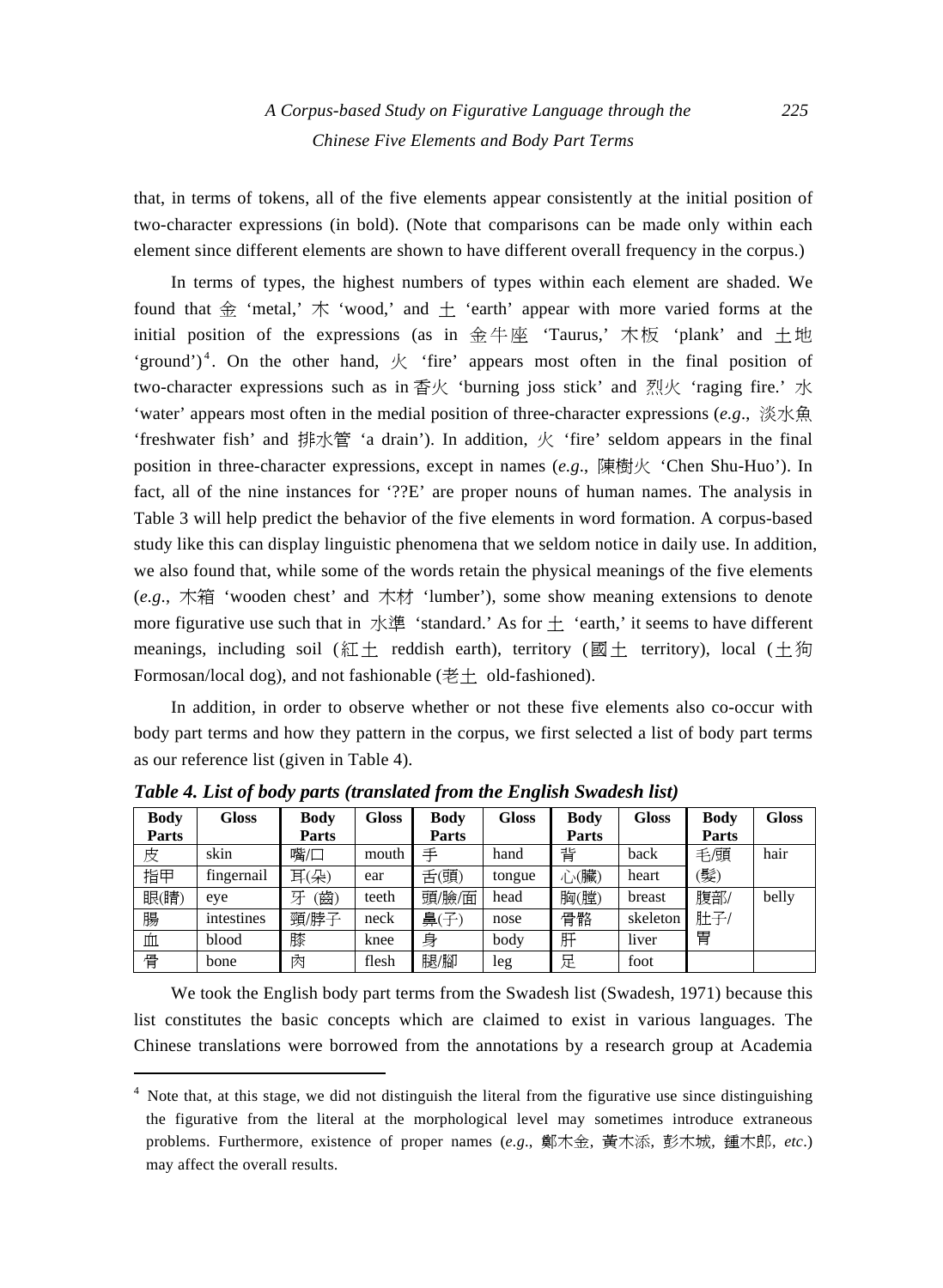Sinica (with expansion by the author). From Table 4, there are forty-two Mandarin body part terms used in this part of the research. The number of co-occurrences of the body part terms with the five elements in  $\pm$ 5 window span (for words, not characters) was recorded (see Table 5). When more than one body part term was found appearing within the designated window size (as in 伸手捧了些清水洗去臉上沙塵 'to stretch and hold some clean water to wash away the dirt on the face'), the body part terms ('hand' and 'face,' in this case) were counted in each category, respectively.

| <b>Five</b><br><b>Elements</b> | <b>Total</b><br><b>Instances</b> | <b>Instances with Body</b><br>part Terms up to $+5$ | Per 1,000<br><b>Instances</b> | <b>Types of Body</b><br>part Terms |
|--------------------------------|----------------------------------|-----------------------------------------------------|-------------------------------|------------------------------------|
| $\Leftrightarrow$ Metal        | 6,997                            |                                                     | 10.43                         | 22                                 |
| $\not\pi$ Wood                 | 3,463                            | 38                                                  | 10.97                         | 15                                 |
| 水 Water                        | 9,999                            | 144                                                 | 14.40                         | 35                                 |
| $#$ Fire                       | 2,709                            | 34                                                  | 12.55                         | 14                                 |
| $+$ Earth                      | 1.911                            | 25                                                  | 13.08                         | 12                                 |
| <b>Total</b>                   | 25,079                           | 314                                                 | 12.52                         | N/A                                |

*Table 5. Co-occurrences of body part terms with the five elements* 

As displayed in Table 5, there are only 314 instances from the total hits in which these body parts were found in the designated contexts of the five elements. This frequency is rather low as there are, on average, only 13 instances of body part terms appearing in every 1,000 instances of the (combined) five elements.

From Table 5, we can see that  $\dot{\mathcal{K}}$  'water' is the most frequently used element with body part terms compared to the other four elements (14 instances per 1,000 instances). This is followed by  $\frac{1}{x}$  'fire' and  $\pm$  'earth,' each with 13 instances in every 1,000 instances. Sample sentences for 水 'water' and 火 'fire' are, respectively, 增加肚子裡的『墨水』'increase the ink (knowledge) in one's stomach' and 眼睛幾乎要冒出火 'fire seems to be bursting out from his/her eyes.' These examples show the co-occurrences of the body part terms with the five elements (regardless whether the five elements appear in single- or multiple- character expressions, or whether they are literal or figurative). A non-figurative use of  $\pm$  'earth' can be seen in 他滿口滿鼻都是沙土 'his mouth and nose are full of sand.' "Types of Body part Terms" (last column of Table 5) refers to the number of types of body parts found with a particular element. For instance,  $\frac{1}{x}$  'water' co-appears with 35 (83.33%) out of the 42 body part terms selected for the analysis of this work, indicating that  $\chi$  'water' appears most frequently with body part terms.  $\hat{\oplus}$  'metal,' the second most frequent, is found with twenty-two (52.38%) body part terms.

In order to see whether a certain body part term is used particularly frequently with an element, Table 6 lists the types of body part terms co-appearing more than 5% of the time with the five elements. The data are body part, frequency, and percentage. The most frequently occurring body part terms are shaded. For  $\hat{\mathcal{L}}$  'metal,' we found that  $\hat{\mathbb{H}}$  'face' is itself a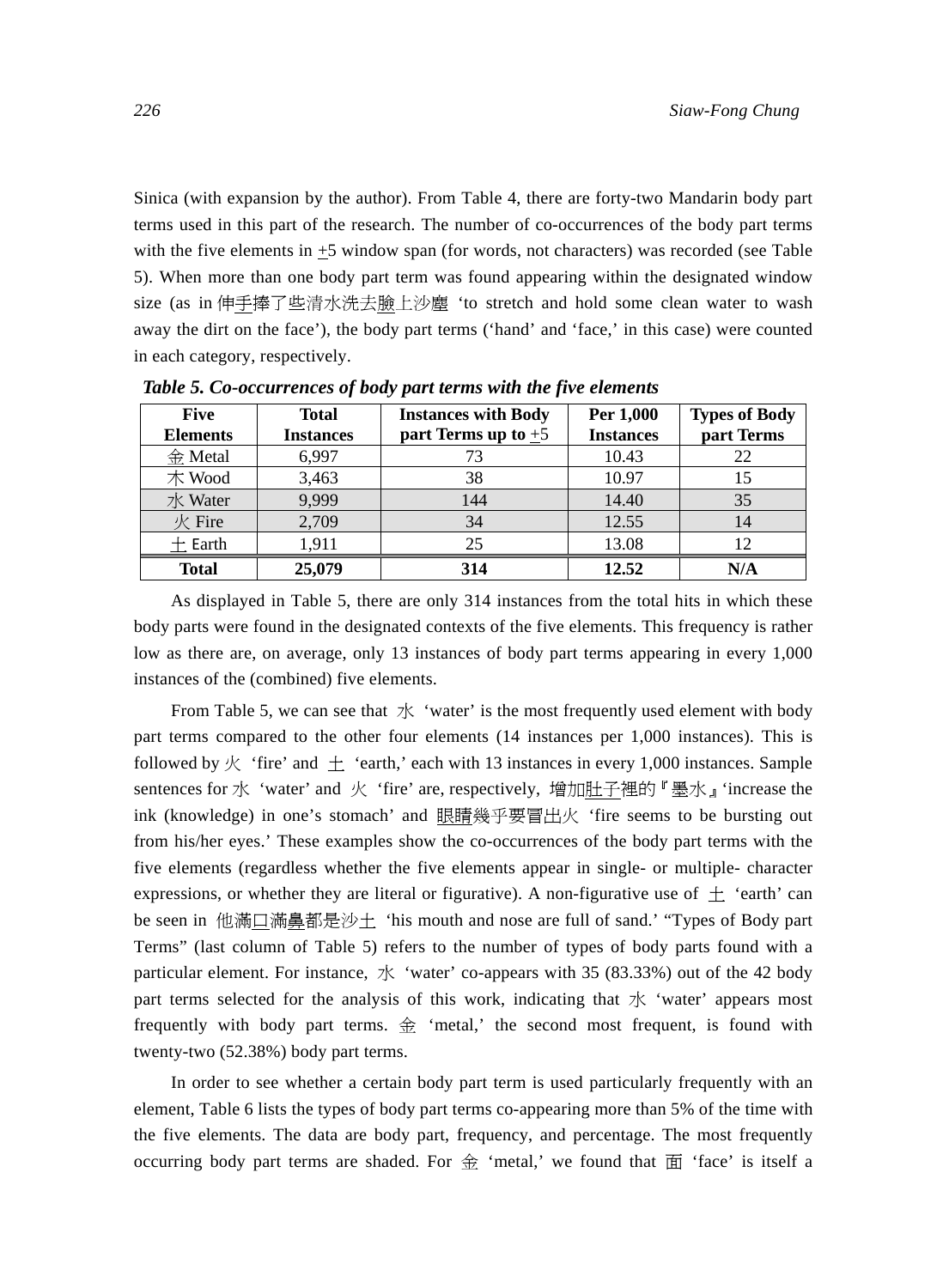# *A Corpus-based Study on Figurative Language through the 227 Chinese Five Elements and Body Part Terms*

classifier often used with 金牌 'gold medal,' as in 各摘下一面金牌 'each has won a gold medal.' In this example, 面 'face' in 一面金牌 'a gold medal' has also had metaphorical extension from 'face' to 'surface.' Earlier examples of  $\pm$  'earth' have also shown its metaphorical extension to the meanings of local and not fashionable. Therefore, future studies on the metaphorical extension of the five elements would be interesting.

| $\Leftrightarrow$ Metal<br>$(Total = 73)$ |   | 木 Wood<br>$(Total = 38)$ |                  |                | 水 Water<br>$(Total=144)$ |                          |   | $\frac{1}{\mathcal{K}}$ Fire<br>$(Total = 34)$ |   |               |              | $+$ Earth<br>$(Total = 25)$ |                             |                |       |
|-------------------------------------------|---|--------------------------|------------------|----------------|--------------------------|--------------------------|---|------------------------------------------------|---|---------------|--------------|-----------------------------|-----------------------------|----------------|-------|
| 面 face                                    |   | 23 31.51                 | $\ddagger$ hand  | 9              | 23.68                    | 口                        |   | 29 20.14                                       |   | 心 heart       |              | 6 17.65                     | 身 body                      | $\overline{4}$ | 16.00 |
| 身 body   11   15.07                       |   |                          | 身 body           | 5              | 13.16                    | mouth<br>身 body 20 13.89 |   |                                                |   | 身 body        |              | 6 17.65                     | $\mathbb{R}$ leg            | 3 <sup>1</sup> | 12.00 |
| $\equiv$ hand                             | 6 | 8.22                     | 頭 head           | 4              | 10.53                    | 頭 head 12                |   | 8.33                                           |   | $\equiv$ hand |              | $4 \mid 11.76 \mid$         | 頭 head                      | 3 <sup>1</sup> | 12.00 |
| $\bigcap$ heart                           | 5 | 6.85                     | 眼 eye            | 4              | 10.53                    | $\equiv$ hand            | 9 | 6.25                                           |   | 眼睛 eye        |              |                             | $4 11.76   \square$ mouth 3 |                | 12.00 |
| 眼 eye                                     | 4 | 5.48                     | 腳 leg            | 2              | 5.26                     |                          |   |                                                |   | 臉 face        | $\mathbf{3}$ | 8.82                        | $\ddagger$ hand             | 3 <sup>1</sup> | 12.00 |
|                                           |   |                          | 手指<br>fingernail | $\overline{2}$ | 5.26                     |                          |   |                                                | 肉 | meat          | 3            | 8.82                        | 鼻 nose                      | 2              | 8.00  |
|                                           |   |                          | 腿 leg            | 2              | 5.26                     |                          |   |                                                |   |               |              |                             | $\hat{A}$ heart             | 2              | 8.00  |
|                                           |   |                          | mouth<br>┓       | $\overline{c}$ | 5.26                     |                          |   |                                                |   |               |              |                             |                             |                |       |
|                                           |   |                          | 臉 face           | 2              | 5.26                     |                          |   |                                                |   |               |              |                             |                             |                |       |

*Table 6. Types of body part terms found with the five elements in +5 window size* 

As for 木 'wood,' its most often occurring body part term is 手 'hand' (as in 一隻手揮 動著木杖 'with one of his hands waving the wooden stick'), suggesting that 木 'wood' often is used to refer to something that can be held by the hands (thus having a functional use).  $\mathcal{K}$ 'water,' on the other hand, often collocates with  $\Box$  'mouth,' indicating that these two are often used together. One classic example can be seen in 我不禁吞了一口口水 'I couldn't help but swallow one mouth of saliva (I couldn't help but swallow hard)' in which the first  $\Box$ 'mouth' is a classifier. As for  $\mathcal{K}$  'fire,' its most frequently appearing body parts are  $\tilde{U}$ 'heart' and 身 'body,' such as 就是秉持這一把心中之火 'it is to adhere to the fire in one's heart' and 抱住身上有火的小孩子 '(someone) is hugging the kid that is on fire,' with the first example used figuratively and the second used literally.  $\pm$  'earth' is also frequently used with 身 'body' (*e.g*., 撣一撣身上的塵土 'to brush away the dust on (one's) body').

From the analysis in Table 6, one can see that certain body parts are more commonly used with a certain element. Their co-occurrences here are mainly driven by cognitive motivations, *i.e.*, one knows that 木 'wood' is handy, 水 'water' is drinkable, 塵土 'dust' can cover one's body, 火 'fire' can burn one's body, *etc*. It is possible that these elements pre-select a certain body part to co-occur with due to the nature of the physical elements. Analysis as such will also provide a good example for presenting cognitive mechanisms through linguistic realizations. From these collocations, linguistic predictions can also be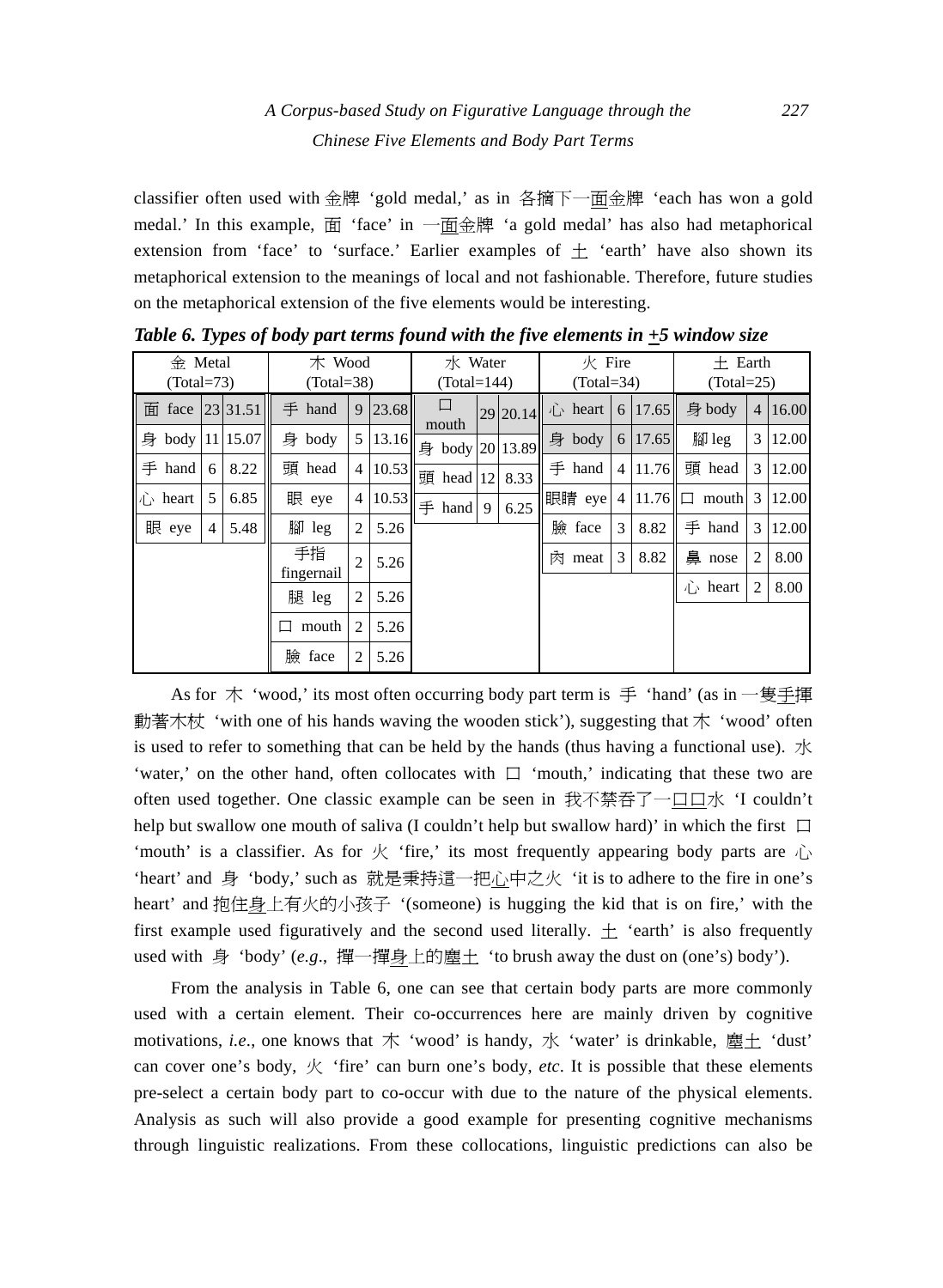made. For instance, we predicted a higher percentage of figurative language could possibly be found with 火 'fire' when it co-appears with body part terms such as  $\hat{d}$  'heart' and 眼睛 'eye.' We also predicted that  $\hat{\oplus}$  'metal,'  $\uparrow \uparrow$  'wood,' and  $\pm$  'earth' would be used less figuratively, based on their most often appearing (body part) collocates being a classifier, hand, and body, respectively, each possessing a relation that is likely to be literal. These predictions were made based on the collocational patterns found in a corpus. Nevertheless, we could not make a solid prediction regarding  $\pi$  'water' since its collocates of  $\Box$  'mouth,'  $\oplus$  'body,' 頭 'head,' and  $\pm$  'hand' can be used both literally and figuratively. These (linguistic) collocates in Table 6 are obviously different from the resonances of the five elements presented in Table 1 earlier, further confirming that language use and traditional beliefs might be two separate knowledge systems for the Chinese.

#### **4. The Five Elements, Body Part Terms and Figurative Language**

This section carries out an analysis of figurative language, calculating the number of co-occurrences of body part terms and the five elements which are non-literal. We used the term 'figurative language' to refer to the above phenomenon of figurative use, focusing particularly on instances where the Chinese five elements co-appear with body part terms, especially when they carry a figurative meaning. Our definitions of figurative language are also in accordance with the following two important features listed by Liu (2008: 23) for idioms (a term he uses to refer generally to figurative language)<sup>5</sup>.

(1) Idioms are often non-literal or semi-literal in meaning – that is, an idiom's meaning is often not completely derivable from the interpretation of its components. (2) They are generally rigid in structure – that is, some of them are completely invariant but others allow some restricted variance in composition... (Liu, 2008: 23)

The linguistic data of our concern are also non-literal (opaque) or semi-literal (semi-opaque). Their meaning cannot be derived completely from their components. Opaque instances including four-character idioms in Chinese such as 冷水澆頭 'to pour cold water on one's head (to discourage).' These four-character idioms were checked against the Ministry of Education's Dictionary of Chinese Idioms (because not all four-character expressions in Mandarin are idioms)<sup>6</sup>. Figurative language concerned in this work is generally rigid in nature but does allow for some restricted variance in composition. For instance, both 眼睛冒金星

<sup>&</sup>lt;sup>5</sup> Liu listed three features with the last one being "[i]dioms are multiword expressions consisting minimally of two words, including compound words" (pg. 23) which refers mainly to English and is not applicable here.

<sup>6</sup> Available at http://dict.idioms.moe.edu.tw/sort\_pho.htm.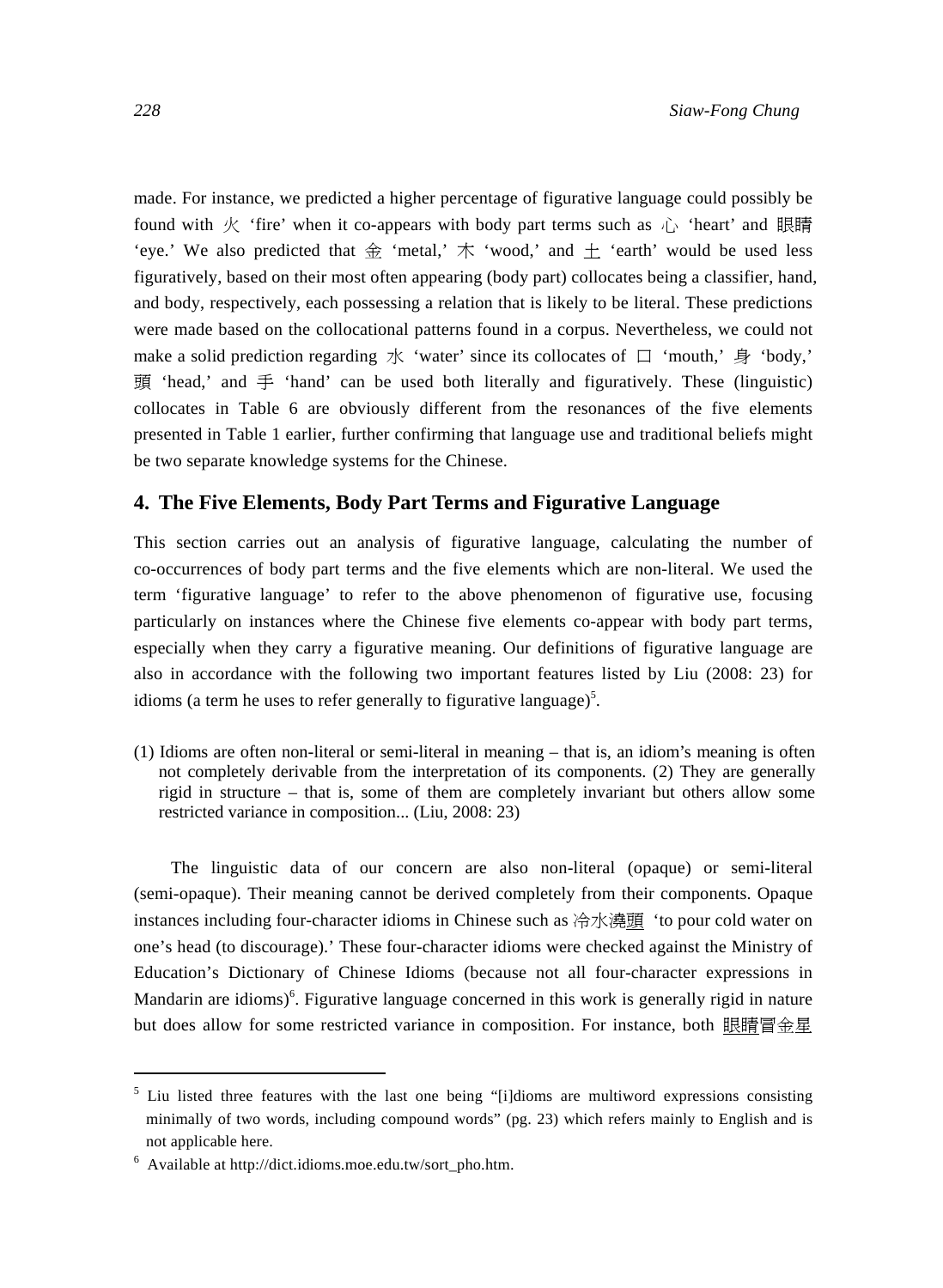'Venus is at view (to be dazed)' and 撞了個滿頭金星亂冒 'Venus appears above one's head due to a collision' are two variant forms of 冒金星 'Venus appears'7 . Our analyses of figurative language also included similes, which usually appear in the construction 'body part X is like Y,' as in 祂的心像死水 'His heart is like dead (still) water.' In this example, even though  $\mathcal{F} \rightarrow \mathcal{F}$  'still water' itself is a personification of the water by giving it a feature of death, we concentrated on the figurative language found between the mappings of body part terms and the five elements. We also included examples in which the relationship between the body part terms and the five element terms is implicit. For instance, in 清肝退火 'to clean up liver and to reduce internal bodily heat,'  $\overline{X}$  'fire' has no explicit reference to  $\overline{H}$  'liver' but the implied meaning is 退肝火 'to recede the fire of the liver' (also, 'to cool down').

Based on the above criteria, our final results concerning the figurative uses of the five elements with the body part terms are given in Table 7.

| <b>Five Elements</b>    | <b>Literal</b> | <b>Figurative</b> | <b>Total</b>      |
|-------------------------|----------------|-------------------|-------------------|
| $\Leftrightarrow$ Metal | 69 (95%)       | 4(5%)             | 73 (100%)         |
| $\pi$ Wood              | 32 (84%)       | 6(16%)            | 38 (100%)         |
| 水 Water                 | 134 (93%)      | 10(7%)            | 144 (100%)        |
| $\frac{1}{2}$ Fire      | 18 (53%)       | 16 (47%)          | 34 (100%)         |
| $\pm$ Earth             | 25 (100%)      | $0(0\%)$          | 25 (100%)         |
| Total                   | 278 (89%)      | $36(11\%)$        | <b>314</b> (100%) |

*Table 7. Literal and figurative uses of body part terms with the five elements* 

Based on the total 314 instances for all five elements (from Table 5), we can see the distributions of literal versus figurative usage in Table 7. From this total, about 89% are literal and only 11% are figurative. Previous work (Chung, 2009: 77) found that about 30% of metaphorical expressions are used in newspapers, and the percentages in Table 7 are obviously lower, except for  $\overline{\mathcal{K}}$  'fire,' which distributes differently with half (53%) of its instances being figurative and the other half (47%) literal. This displays the possibility that  $\overline{\mathcal{K}}$ 'fire' not only is used more often with body part terms but also that half of its instances in a corpus are likely to be figurative. All of the other four elements pattern the same – with more than 84% of the uses carrying literal meanings. This demonstrates that most of their co-occurrences with body part terms refer to their concrete entities, rather than the abstract elements. Co-occurrences of 火 'fire' with body parts are as along the lines of 他胸中的熱 火何等地狂燒 'the hot fire inside his chest is burning crazily' and 坦利一時心嫉如火

 $<sup>7</sup>$  The selection of the body part terms is, however, non-arbitrary, a feature shown in most studies on</sup> preference selection of collocation. Nevertheless, it is uncertain whether this is due to extralinguistic knowledge caused by Chinese traditional medicine or it is based on a purely linguistically-driven model, as we found counterexamples for a pure extralinguistically-driven model. Therefore, we intend to look into this issue in terms of rigid versus less rigid figurative use.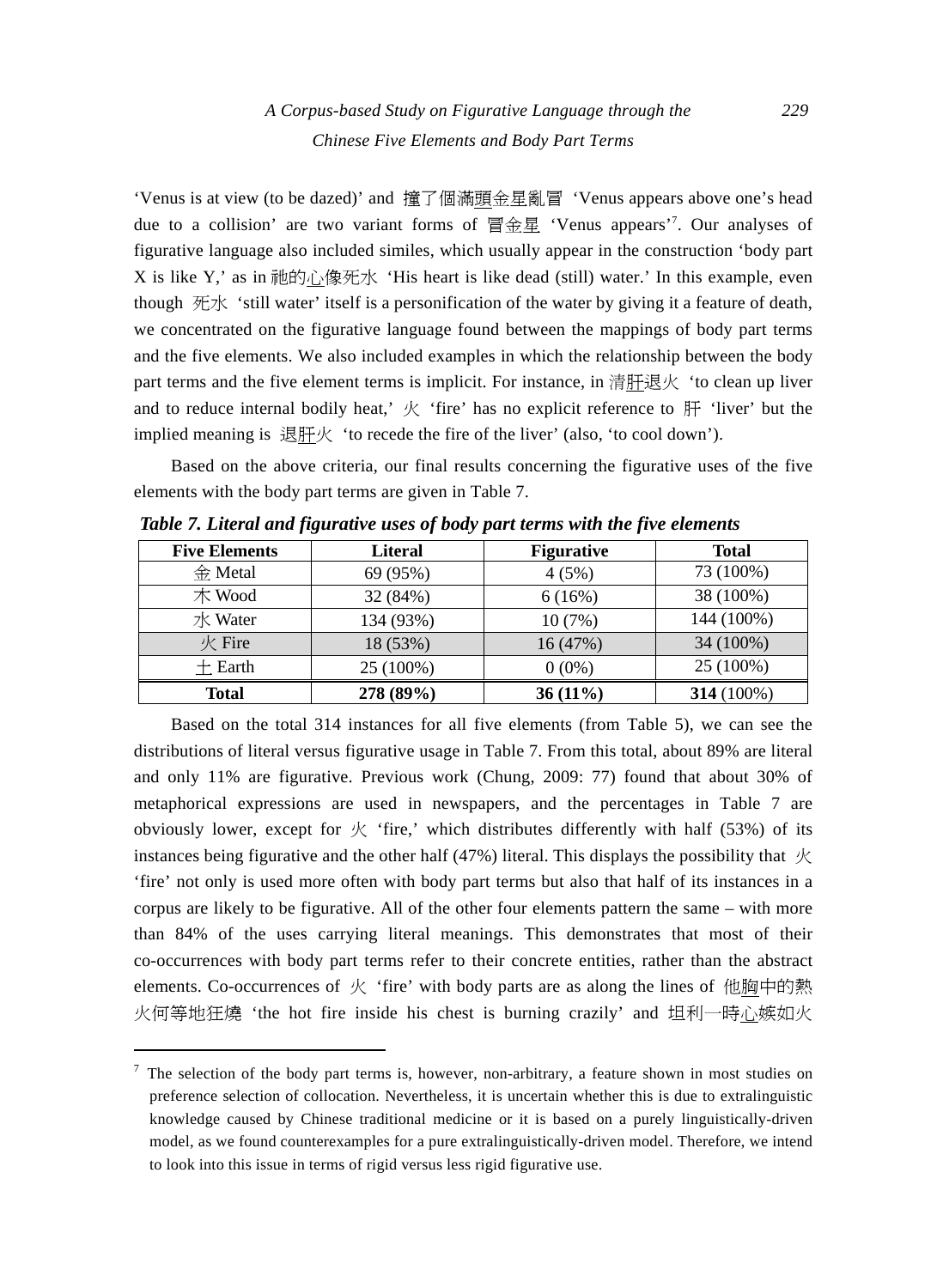'Terry's heart was momentarily jealous like fire burning.' We also predicted that  $\hat{\mathcal{L}}$  'metal,'  $\uparrow \uparrow$  'wood,' and  $\pm$  'earth' would be used less figuratively, based on their most commonly appearing (body part) collocates. The results in Table 7 make clear that, from all the co-occurrences of body part terms with the five elements, only 5% of the instances of  $\hat{\pm}$ 'metal' are used figuratively, *i.e.* 心被金錢佔據 'the heart is invaded by money (gold and money,' in which a mapping between  $\hat{C}$  'heart' and 金錢 'money' is found through the action of 'invading.' As for  $\pm$  'earth,' surprisingly, all of its instances have literal meanings in our corpus (*e.g*., 哥哥洗去父親滿身的泥土 '(my) brother washed away the soil all over father's body'). An intuitive observation did find instances such as 面如土灰 'a face like grey soil (earth),' but uses such as this were not present in our data. One reason could be that  $\pm$  'earth' is not used with body parts but with other aspects of humans, such as 'aspiration' (*e.g*., 土氣 'to be unrefined in appearance' and 'language' 土話 or 土語 'the local language'). As for  $\dot{\uparrow}$  'wood,' 16% of its instances are used figuratively and the most commonly seen figurative use is 麻木 'become numb/numbness.' (Even though both 麻 'hemp' and 木 'wood' can refer to a type of crop or plant, respectively, when they are combined, a new meaning of 'being numb' is derived.) Intuitive investigation found examples such as 石木心腸 'a heart as hard as stone and wood' and 心如木石 'a heart like wood and stone,' but these examples were again not found in the data set of the corpus. In the following, four out of the five elements (excluding  $\pm$  'earth,' which consists of zero instances of figurative use) that were used figuratively are laid out in Table 8. The words in which the five

From Table 8, one can see the most commonly found figurative language for all four elements. The results differ slightly from those in Table 6. In  $\hat{\pm}$  'metal,' no particular pattern is displayed, as all instances were sparsely found. For 木 'wood,' 麻木 'being numb' and 手 指 'fingernail' are highlighted to be the most frequent in their respective cells. For  $\chi$ 'water,' its appearance as a single word is used most commonly in the figurative sense, while the corresponding body part terms are 肚子 'belly' and 心 'heart' (*e.g*., 他們有一肚子的 苦水 'they have one full stomach of bitter water (complaints) and 江水像跳動的心臟般 'the river water is pumping like the heart'). As for  $\overline{\mathcal{K}}$  'fire,' it is most frequently used in a figurative sense as a single word, followed by 退火 'recede fire.' The corresponding body part terms for  $\overline{K}$  'fire' are  $\overline{K}$  'heart' and  $\overline{R}$  and  $\overline{R}$  'eyes.' If one contrasts this table with Table 6, one can produce several observations which are important for the learning of Mandarin, for example, when  $\hat{\mathcal{L}}$  'metal' co-appears with  $\hat{\mathbb{H}}$  'face' (see Table 6), it is likely to be used

elements were found are displayed in the first row of each element. The second row of each element shows the body part terms used with these four elements to form figurative language.<sup>8</sup>

<sup>&</sup>lt;sup>8</sup> By listing them this way, the table by no means shows that any items from the first row can be freely combined with the items in the second row. The table merely provides a calculation of the expressions found.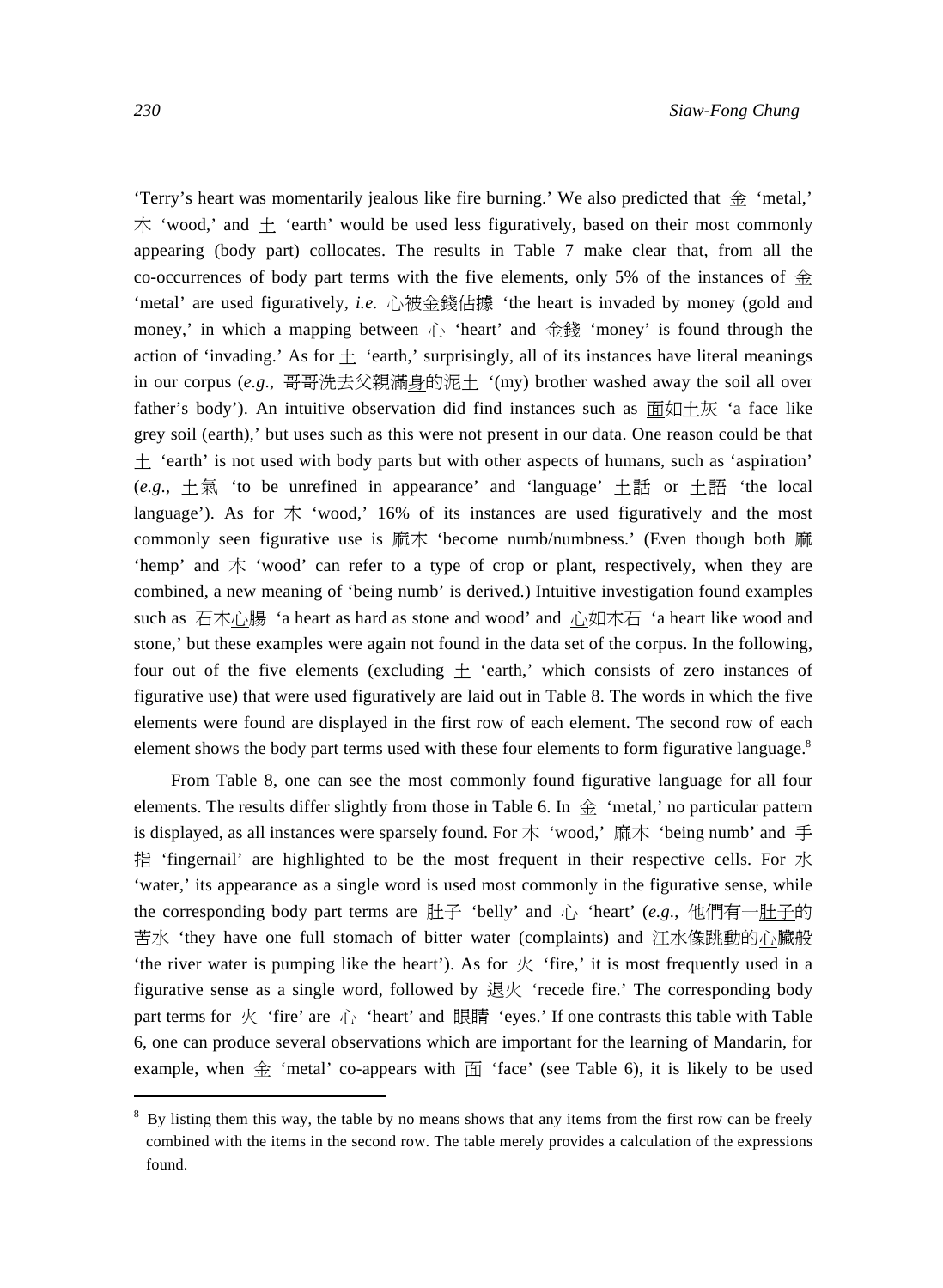# *A Corpus-based Study on Figurative Language through the 231 Chinese Five Elements and Body Part Terms*

literally because it is not found in Table 8, which consists of figurative use and when  $#$ 'wood' co-appears with  $\equiv$  'hand,' it usually refers to the physical property of wood, which is handy (literal). Conversely, when  $\dot{\uparrow}$  'wood' appears in a figurative use, it is more like to denote 麻木 'numbness,' and this corresponds also to the limbs.

| 金                                        | Metal (Total=4)           | $\pi$ Wood (Total=6)          |                          |  |  |  |
|------------------------------------------|---------------------------|-------------------------------|--------------------------|--|--|--|
| 金錢 'money'(1)                            | 貼金 'paste-gold' $(1)$     | 麻木 'numb'(3)                  | $\pi$ 'wood'(1)          |  |  |  |
| $\diamondled{e}$ 星 'Venus'(1)            | 金星亂冒 'to see stars' $(1)$ | 麻木感'numbness'(1)              | 樹木 'trees'(1)            |  |  |  |
| $\hat{\psi}$ 'heart' (1)                 | 頭 'head' $(1)$            | 手指 'fingernail' (2)           | $\hat{\psi}$ 'heart' (1) |  |  |  |
| 臉<br>'face' $(1)$                        | 眼睛 'eye'(1)               | $\equiv$ 'hand' (1)           | 身 'body'(1)              |  |  |  |
|                                          |                           | 腳 'leg' $(1)$                 |                          |  |  |  |
|                                          | $\pi$ Water (Total=10)    | $\mathcal{R}$ Fire (Total=16) |                          |  |  |  |
| 水'water'(3)                              | 墨水 'ink'(1)               | $\mathcal{K}$ 'fire' (5)      | 熱火 'hot fire' $(1)$      |  |  |  |
| 水流 'water-flowing'(1) 冷水 'cold water'(1) |                           | 退火 'recede-fire'(3)           | 火焰 'flames'(1)           |  |  |  |
|                                          |                           | 火苗 'flames'(1)                | 火燒 'fire-burn'(1)        |  |  |  |
| 苦水 'bitter water' $(1)$                  |                           | 肝火 'liver-fire' $(1)$         | 火光 'fire-light' $(1)$    |  |  |  |
| 止水 'still water' $(1)$                   |                           | 怒火 'anger-fire' $(1)$         | 火氣 'internal bodily      |  |  |  |
|                                          |                           |                               | heat' $(1)$              |  |  |  |
| $\sharp$ : (子) 'belly' (4)               | 頭 'head' $(1)$            | $\hat{1}$ 'heart' (6)         | $\mathbb{H}$ 'liver' (1) |  |  |  |
| 心 'heart' (3)                            | $\mathbb{H}$ 'belly' (1)  | 眼睛 'eye'(4)                   | fig 'breast' $(1)$       |  |  |  |
| 心臟 'heart' (1)                           |                           | 臉<br>'face' $(2)$             | 嘴唇 'lip'(1)              |  |  |  |
|                                          |                           | 'hair' $(1)$<br>手             |                          |  |  |  |

*Table 8. Figurative use of the four elements and their body part terms* 

When  $\overline{X}$  'water' co-appears with  $\Box$  'mouth,' a literal meaning is usually derived. When it co-appears with  $\#\text{F}$  'belly' and  $\Delta$  'heart,' it is likely to be figurative. When  $\#$ 'fire' co-appears with 身 'body,' it is likely to refer to the physical 'fire' (Table 6). When it co-appears with  $\hat{\psi}$  'heart' and 眼睛 'eye,' it usually refers to the figurative anger. Finally, when  $\pm$  'earth' co-appears with  $\frac{1}{2}$  'body,' it is likely to be literal. It is never used in a figurative sense.

If we examine Tables 6 and 8 against Table 1 in terms of the resonances of the five elements, only  $\overline{K}$  'fire' and  $\overline{K}$  'heart' seem to show consistent co-appearance both as the resonant and in linguistic terms. There are also some occurrences of  $+$  'earth' and  $\Box$ 'mouth,' as well as 木 'wood' and 眼 'eye'9 . Hence, overall, some 'conflicting' use of body part terms seems to be found co-occurring with the five elements in real language and in the resonances of the five elements. Without a proper explanation differentiating the extralinguistic and linguistic knowledge to second learners of Chinese, they are likely to be confused if they happen to read something about the five elements in their learning process. A corpus-based study like the current one will help distinguish the cultural phenomena from the

<sup>&</sup>lt;sup>9</sup> Nevertheless, the form  $\Xi$  'eye' was not collected in our body part list. When we searched for this term manually in the same window size of  $*$  'wood,' zero results were found.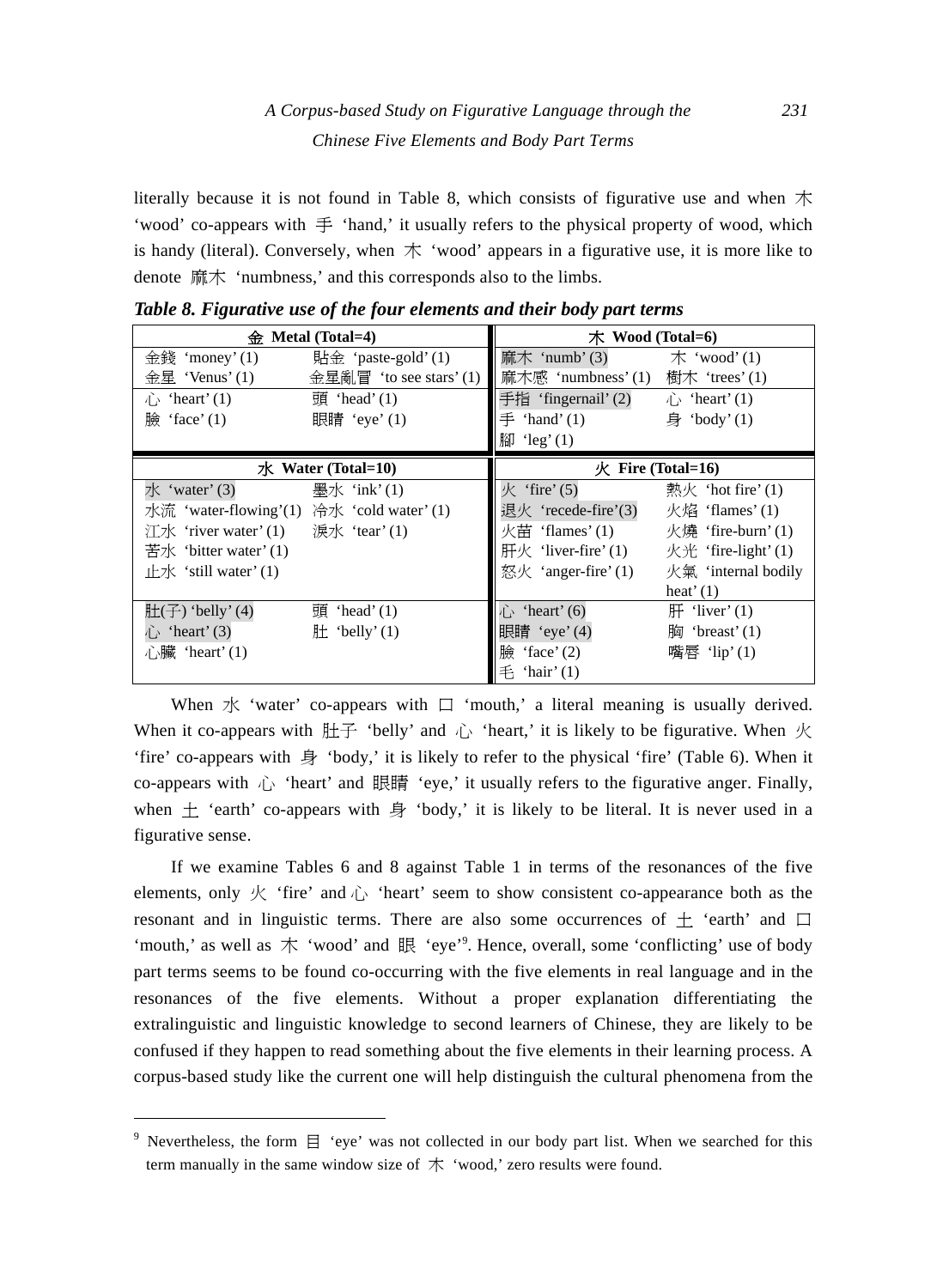linguistic ones. Furthermore, a corpus-based study will also help discover characteristics that are often implicit in the language. For a second language learner of Mandarin, these implicit uses can be made clearer if their linguistic patterns are displayed, as shown in this work. In addition to being able to predict language usage, this study has also found that there are at least two types of figurative language in Mandarin Chinese – namely, those occurring at the morphosyntactic level and those occurring during the mappings between two domains (the body part terms and the five elements). At both levels, we found mappings from the concrete meaning of the five elements to their less concrete meaning, although there might be one or more levels of abstractness involved. Our analyses also show that figurative language in Chinese involves complex domain mappings, which can prompt discussion regarding the theoretical issues related to metaphor mappings.

## **5. Figurative Language and Foreign Learners of Mandarin**

In order to examine the understanding of figurative language by native and non-native speakers of Mandarin, we conducted a psycholinguistic experiment based on a translation task. In this task, we asked both (foreign) learners and native speakers of Mandarin to translate from Mandarin to English some figurative sentences containing the five elements and the body parts. Only subjects who truly understood the figurative meanings would be able to translate these sentences. A questionnaire was created for this purpose, with examples taken or modified from the Sinica Corpus. Subjects were asked to translate the Mandarin sentences in (2) into fluent English. All of the keywords are highlighted in (2) but were not highlighted in the questionnaire. All subjects were told not to refer to dictionaries while answering<sup>10</sup>.

(2)

- (a) 老李最擅長的就是往自己臉上貼金了。
- (b) 整個嘴唇因為休息太少而火氣上升腫了 起來。
- (c) 肝火旺盛會導致口乾舌燥。
- (d) 這種中藥吃了之後退火顧眼睛。
- (e) 廣泛閱讀可以增加肚子裡的墨水。
- (f) 一直坐在電腦桌前,容易造成四肢麻木。
- (g) 他們在這場比賽中輸得灰頭土臉。

- (h) 上一場失敗的戀愛後,小華心如止水。
- (i) 她找朋友吐了一肚子的苦水。
- (j) 興奮的他頭上被澆了一盆冷水。
- (k) 心裡愛的火苗一下子滅了。
- (l) 水深火熱
- $(m)$  一頭霧水
- (n) 大動肝火
- (o) 眼冒金星

Only six non-native (NN) speakers of Mandarin were recruited, and all of them were advanced Mandarin learners at National Chengchi University (average age=29.5). Their

 $10$  All sentences except for (2(1)) contain at least one body part term and one of the five elements.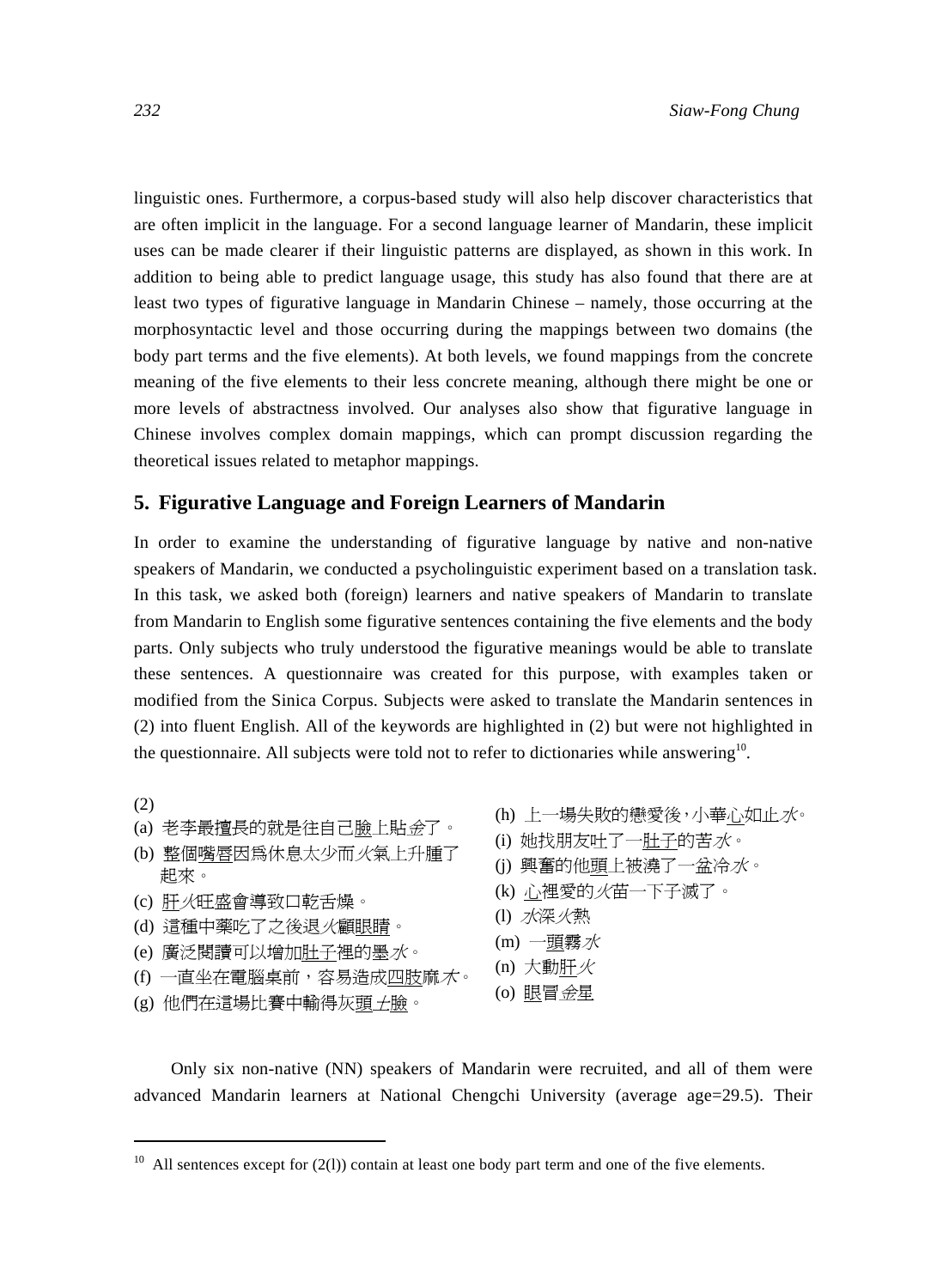answers were contrasted with the answers provided by six other native (N) speakers of Mandarin (average age=30). The two groups of subjects differed in their language proficiencies based on a scale of 1 to 7, with 1 being least fluent and 7 being most fluent, in Mandarin (NN=5.0; N=6.8) and in English (NN=6.5; N=5.5)<sup>11</sup>. We hypothesized that the native speakers of Mandarin would fully understand the figurative stimuli in (2) and would express their meanings in English adequately. The non-native speakers, however, would only partially understand these figurative uses and as a result, their answers might differ slightly from the original meanings of the stimuli. These hypotheses were tested in terms of how many out of the total six subjects in the respective group answered adequately according to the figurative meaning of each stimulus. By 'adequate answer,' we referred to cases when an English translation fully expressed the figurative meaning of the idioms, even if the target words might not be directly translated, as in (3a) and (4a). Inadequate answers were such as (3b), (4b) and (4c).

- (3) 老李最擅長的就是往自己臉上貼金了。
	- (a) "Old Lee's expertise is flattering himself." (S5, N)
	- (b) "Lao Li's habit is to pretend to be rich." (S4, NN)
- (4) 上一場失敗的戀愛後,小華心如止水。
	- (a) "After the last love disappointment, Xiaohua's heart is like a still water." (S2, NN)
	- (b) "After the failure of the last relationship, her heart feels like running water." (S4, NN)
	- (c) "After the crazy love affair ends, the heart bleeds water." (S1, NN)

Missing translation in other parts of the sentences which did not affect the understanding of the target words was acceptable (as in (5a)). Scores were either one or zero. Unanswered or missing information in any of the target words  $(e.g., \nvert \mathcal{K} \otimes \pm \pm \mathcal{H})$  in (5b) (translated as 'swollen lips')) was considered inadequate; thus, an answer falling into this category would be accorded a zero score. In some cases, over interpretation (5c) occurred, and these cases were also considered inadequate.

(5) (a) 廣泛閱讀可以增加肚子裡的墨水。

"Broad range literature can increase one's knowledge." (S4, NN)

(b) 整個嘴唇因為休息太少而火氣上升腫了起來。

"My lips are entirely swollen due to lack of rest." (S5, NN)

 $11$  Even though we tried to recruit more non-native speakers with differing countries of origin, most of the subjects were unable to answer the questions, as they found the task difficult. This further indicates that figurative expressions in a foreign or second language deserve further research.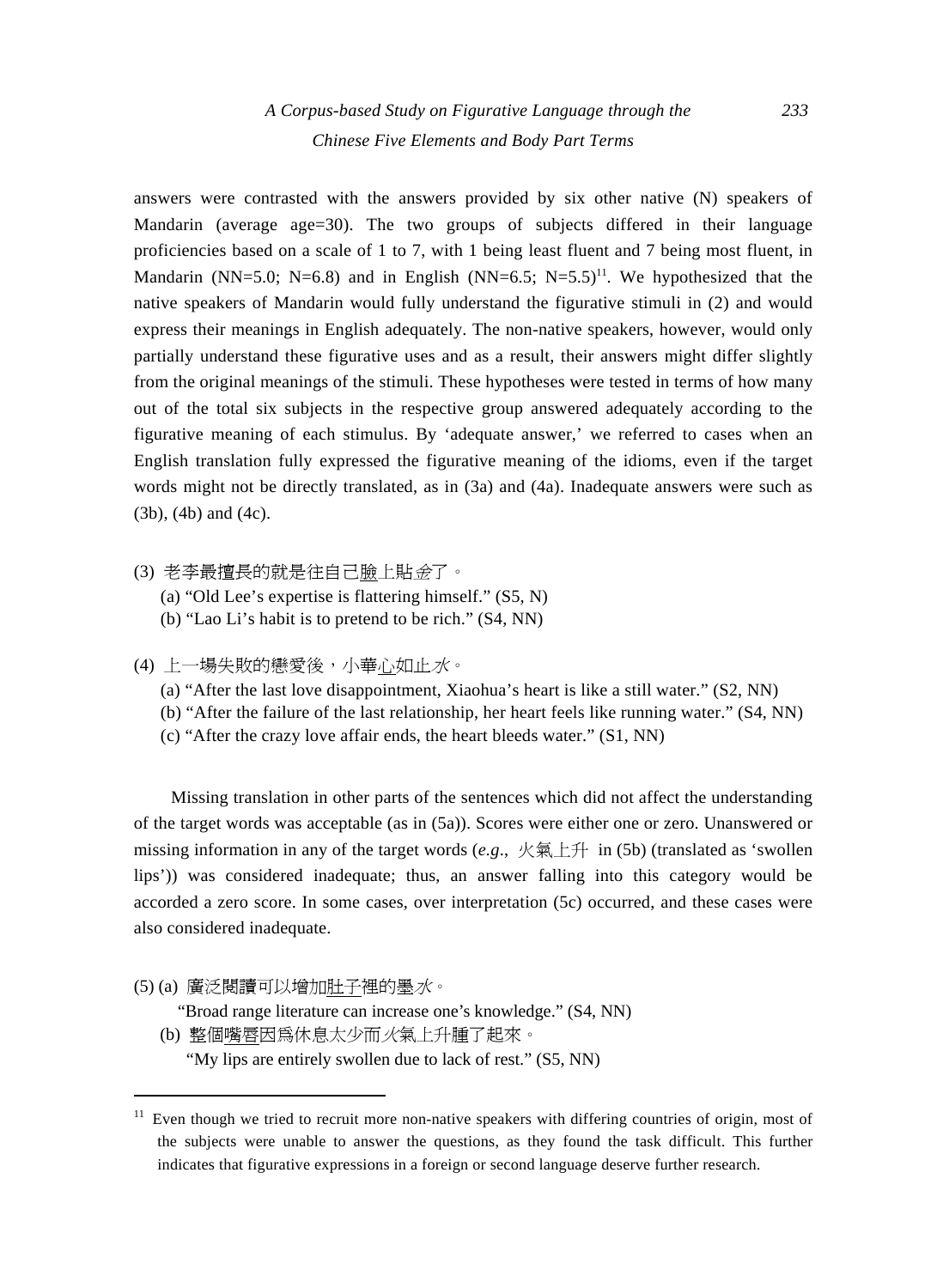(c) 一直坐在電腦桌前,容易造成四肢麻木。

"If you sit in front of the computer all day, you will become unfit and begin to progress your body shape in a horizontal manner." (S5, NN)

All of the answers were then marked as adequate or inadequate (one for adequate and zero for inadequate). The results showed that the non-native speaker group only obtained a 41% (SD=20.77) score for adequate answers. The native speaker group, in contrast, obtained high performance with 92% (SD=8.61) of adequate answers, indicating almost all the answers were correct. Nonetheless, a higher standard deviation value (SD) for the non-native speaker group means that the subjects' answers in this group varied greatly compared to those given by the native speaker group. When tested using a Mann-Whitney test, significance was found, U  $(28)=0.00$ , p $\lt 0.05$ , suggesting that the two groups differed significantly from each other. From the experiment, we found that most non-native speakers had problems with the following stimuli in (6), as each had only one adequate answer (16.67%) from the six subjects who participated. Some of these stimuli were left empty.

(6) (a) 整個嘴唇因為休息太少而火氣上升腫了起來。(b)

"She always talks and that's why she's getting angry so easily." (S3, NN)

(b) 這種中藥吃了之後退火顧眼睛。(d)

 "Eating this traditional Chinese medicine will help healing conjunctivitis." (S5, NN) "Having eaten herbal medicine, your eyes will feel as if it suddenly can see clearly again." (S6, NN)

(c) 大動肝火 (n)

 "Being quick to reacting to emotions leads to distress." (S5, NN) "He has the guts to take a risk." (S1, NN)

(d) 眼冒金星 (l) "reach for the stars." (S3, NN) "eye twinkling." (S4, NN)

From this experiment, we found that the figurative language studied in this paper is indeed difficult for non-native speakers of Mandarin. For instance, the translated meaning for 水深火熱 'predicament' cannot be formulated based on any conceptual metaphors. Sometimes, even though both Mandarin and English sentences may possess a similar literal meaning, the translated English sentences may become a different or sometimes novel use with meanings 'forced or borrowed' from the translated source language such that in 'head stuck in the clouds'  $(S4, NN)$  for  $\text{---} \text{5} \text{--} \text{5}$   $\text{5}$   $\text{--} \text{--} \text{5}$  analyzable (to mean 'daydreaming' or 'not thinking realistically' in English), does not have equivalent meanings in the source and target languages. That is, when a body part is not understood in the same way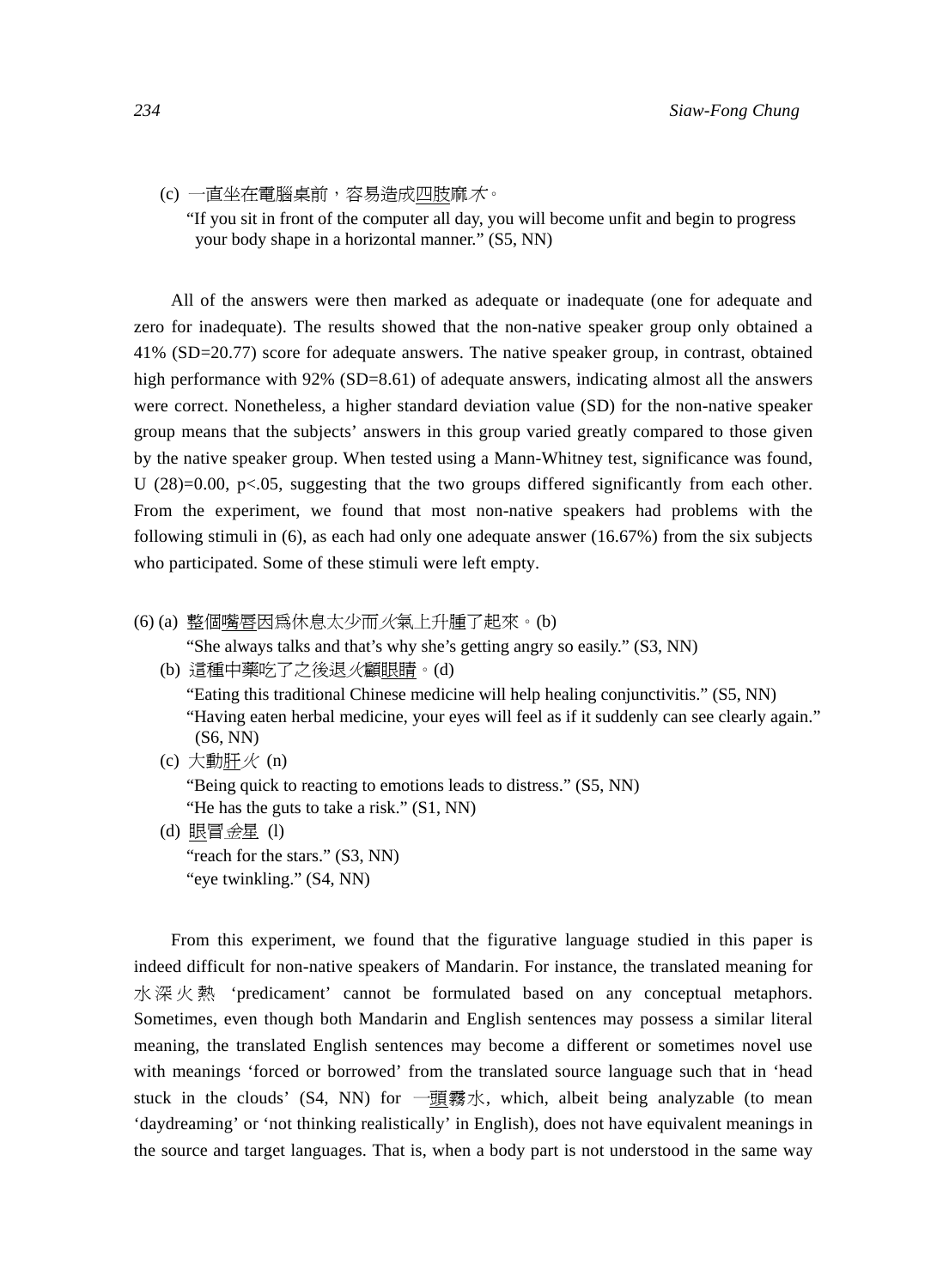in a different language, it is very hard for a foreign or second language learner to master the meanings in the target language. Therefore, analyzing the similarities and differences between any two languages is important as the learning of metaphors not only involves learning new vocabulary but also learning a different culture. Since learners do not know many of the opaque or semi-opaque meanings of these figurative expressions, by understanding the relationships between the five elements and the body part terms, learners are likely to improve in their ability at guessing the figurative meanings of these uses.

## **6. Conclusion and Future Work**

Our paper proposes a criteria-based method to identify figurative language through observing co-occurrences of body part terms with the Chinese five elements. The research questions of this work were answered based on a detailed analysis of the five elements and their appearances in a corpus either as a single-character expression or as a morpheme. Our study also finds results regarding figurativeness in word formation and that metaphors may occur at units as small as morphemes. The findings of this work also show the different uses of the five elements – these five elements are not treated equally when formulating figurative language. For instance, we found that, in the Sinica Corpus,  $\overrightarrow{X}$  'water' is the most frequently occurring element compared to the other four elements. When examined with body part terms, however, the element of  $\mathcal K$  'fire' stands out and also comprises the highest percentage of figurative usage. Additionally, the research herein also shows that a corpus can be of great help to language learners, as it presents linguistic data in the form of statistics to them. A corpus-based study is also able to present distributions of collocated data, through which we predict the possible occurrences of literal versus figurative usage. Through a psycholinguistic experiment, we found that linguistic analysis is needed in teaching and learning of Mandarin since figurative language constantly causes great difficulty to learners of Mandarin.

Since our study also finds results regarding occurrences of figurativeness in word formation, for future research, we intend to analyze figurativeness at the morphosyntactic level, as we found that there are many uses of  $\dot{\uparrow}$  'wood' in the sense of 'stupidity' (*e.g.*,  $\dot{\uparrow}$ 頭木腦 'one without expression' and 木頭人 'a blockhead'). In addition, 木舌 'a tongue that is made of wood' is also used to mean 'someone who is silent.' These examples may be low in frequency and, therefore, not collected in the corpus we used. Another explanation for this may be attributed to their denotation of negative meanings (usually used to mock people). These uses are considered improper or impolite, resulting in lower production both in speech and in writing.

For future work, the hypotheses regarding the ease and difficulty of learning certain body part metaphors will be further tested. Further studies can also focus on extending the corpus to the World Wide Web in order to find the linguistic phenomena outside the precompiled corpus.